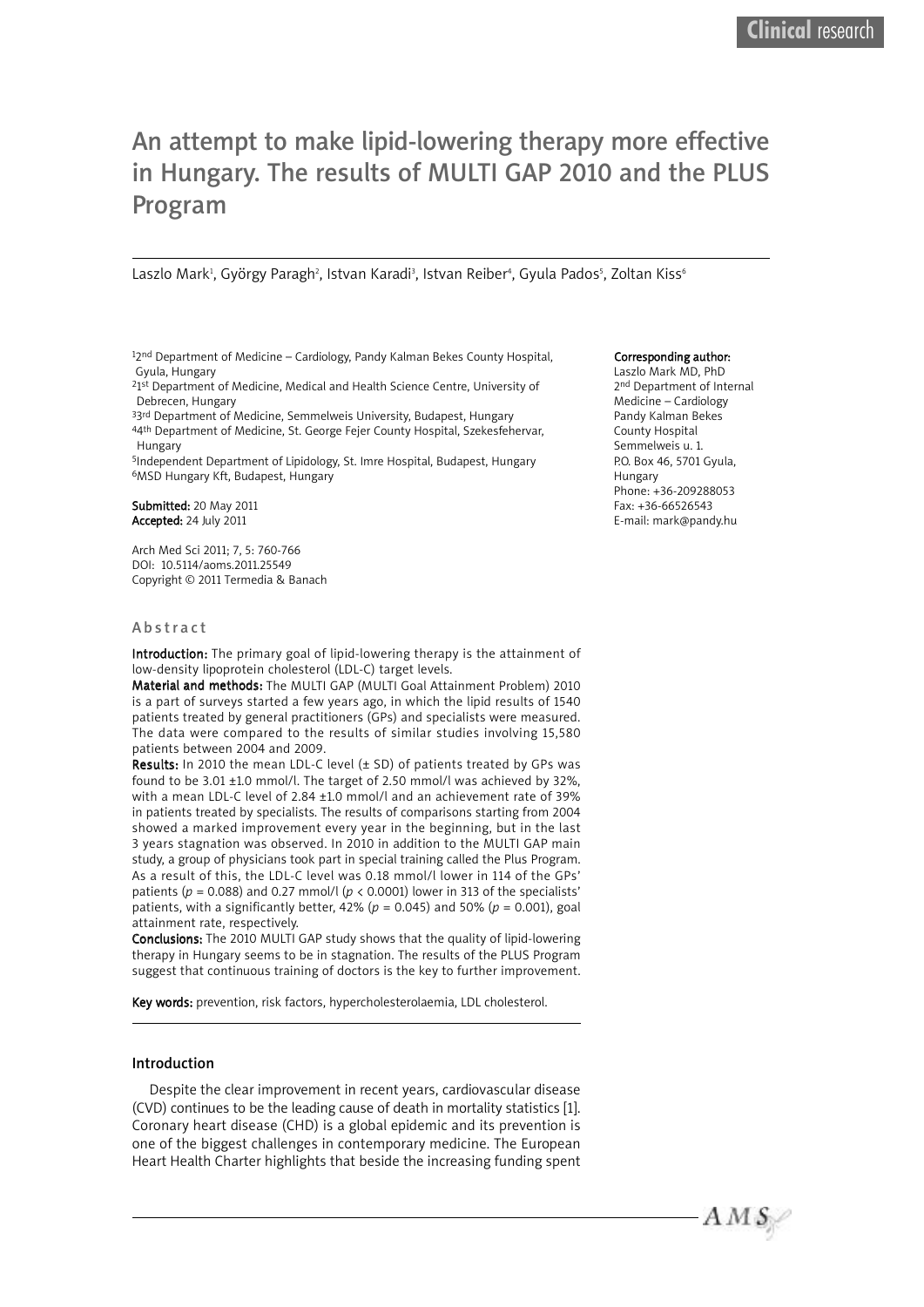for the treatment of CVD in developed countries, a stronger emphasis should be placed on prevention [2, 3]. The recommendations and the cardiovascular prevention in daily practice should be bridged as soon as possible [4].

It is a well-known fact that the main reasons leading to the development of CHD are related to lifestyle. This is supported by the INTERHEART study carried out in 52 countries which proved that several well-defined and reversible risk factors are responsible for 90% of heart attacks [5]. One of the most important risk factors is hyperlipidaemia. Lipid-lowering therapy has outstanding importance in the treatment of high-risk patients. What is the situation of lipid-lowering therapy in Hungary and how could the quality of treatment be improved further? Based on the results of surveys carried out systematically since 2004 by general practitioners (GPs) and specialists among high-risk patients, the frequencies of target level attainment and alterations of lipid-lowering treatments are comparable. Besides presenting these results and those of MULTI GAP (MULTI Goal Attainment Problem) 2010, the recent data are compared to those observed in patients of a group of physicians who received special training.

#### Material and methods

The trends in lipid-lowering treatment were studied using surveys (CEL Program 2004 and 2005, KONSZENZUS-CEL Program 2006, REALITY 2004 and 2007 studies, MULTI GAP 2008 and 2009) performed on high cardiovascular risk patients of GPs and specialists in Hungary. From the period between 2004 and 2008, the data of 12 317 [6], and from MULTI GAP 2009 those of 3563 patients [7] were processed.

In the MULTI-GAP 2010 study we analysed data and treatment strategies of 1540 patients from 136 specialists and 47 GPs (10-15 patients per physician were enrolled) using a structured questionnaire. The previous publication on 2010 data [8] did not separate the patients of the main study from those of the Plus Program, and in this study we used only the data of the patients being conformed with the former publications. The patients gave their consent to participate; the study was conducted in accordance with the Declaration of Helsinki and ICH-GCP (International Conference on Harmonisation – Good Clinical Practice).

Out of physicians participating in MULTI GAP 2010, 26 specialists and 9 GPs also took part in the PLUS Program with 397 and 117 patients, respectively. In this framework, these colleagues received special education related to lipid treatment, attended lectures on the guidelines of the Hungarian consensus conference [9], and received written material related to this topic as well. They were supplied with a calculator to determine the low-density lipoprotein cholesterol (LDL-C) level and also with software to analyse target level achievements which showed the proportion of treated patients attaining the target level in their whole practice, thus helping therapy and drawing attention to the insufficiencies of lipid-lowering therapy.

The whole MULTI GAP patient group (including the Plus Program patients) included 197 cases of unstable angina, 590 cases of previous myocardial infarction, 275 cases of vascular operation due to peripheral arterial disease, 432 cases of stroke and 275 of transient ischaemic attack, 924 diabetic patients and 1770 with hypertension. The existence and extent of smoking, as well as the sex, age, body mass index (BMI) and waist circumference were recorded. 842 women and 1125 men participated in the study; their mean age was  $64.4 \pm 10$  years. The doctors also estimated patient compliance based on frequency of statin prescription, the patients' knowledge and questioning the patients.

The risk classification of patients was performed according to the 4th Hungarian Cardiovascular Consensus Conference recommendations [9]. All patients belonged to the high cardiovascular risk category, and because they also had a history of vascular events and/or were diabetic, they had LDL-C targets of ≤ 2.50 mmol/l.

## Statistical analysis

For categorical variables we used frequencies of valid cases. For continuous variables means and medians are presented. Significance tests were performed by  $y^2$  test for categorical and by ANOVA for continuous variables (with Fisher's least significant difference test method for multiple comparisons). Asymmetric 2-sided scores were considered. Values of *p* (two-tailed) below 0.05 were accepted as significant. All statistical analyses were performed by SPSS.

## Results

The MULTI GAP 2010 main study involved 1540 patients. The GPs' patients had a mean LDL-C level  $(\pm$  SD) of 3.01  $\pm$ 1.0 mmol/l, while those of the specialists had 2.84 ±1.0 mmol/l. Figure 1 demonstrates changes of LDL-C level between 2004 and 2010, showing a decrease of 0.77 mmol/l for patients treated by GPs whereas in patients treated by specialists a decrease of 0.50 mmol/l could be observed during this 7-year period. In 2010, 32% of the GPs' patients achieved the 2.50 mmol/l LDL-C target value, while for patients treated by specialists the corresponding proportion was 39%; Figures 2 and 3 show changes in rates of patients achieving the target levels. In addition to the MULTI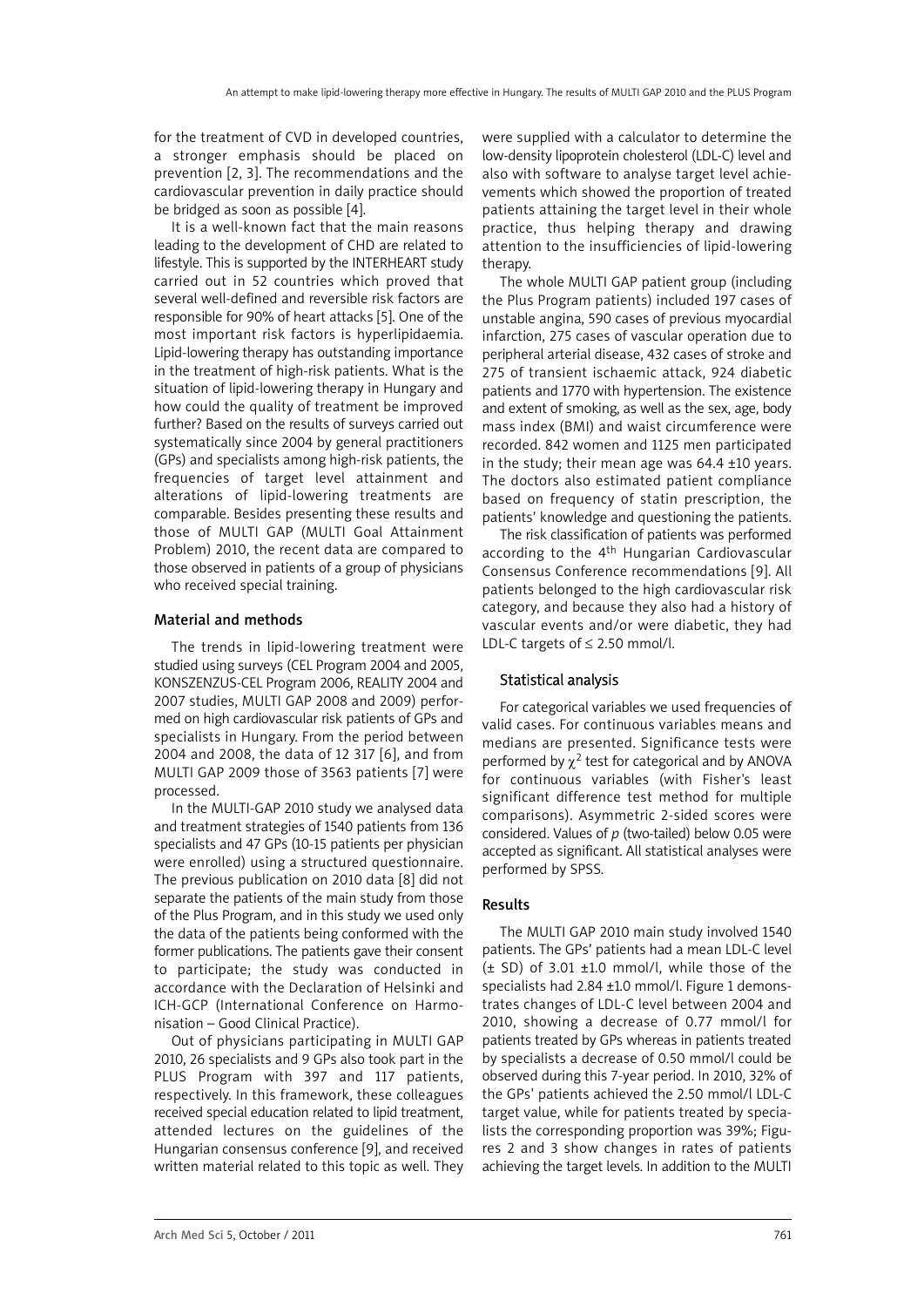

Figure 1. Change in mean LDL-cholesterol levels of high cardiovascular risk patients treated by GPs and specialists, over the years



Figure 3. Changes in the ratio of patients reaching the target 2.5 mmol/l of LDL-cholesterol level treated by specialists over the last years

GAP main study, a group of doctors underwent special training in 2010, called the Plus Program. Table I shows the mean LDL-C level of the 427 patients treated by GPs and specialists and the percentage of them achieving the level of 2.50 mmol/l. The GP patients experienced a reduction of 0.18 mmol/l in their mean LDL-C level, while those of specialists had a decrease of 0.27 mmol/l. Accordingly, a significant (10% and 11%) increase occurred in the 2.50 mmol/l LDL-C attainment rate in both GPs' and specialists' patients (increasing to 42% and 50%, respectively). Table II presents the



**Figure 2.** Changes in the ratio of patients reaching the target 2.5 mmol/l of LDL-cholesterol level treated by GP's over the last years

mean body mass index values and the occurrence of hypertension, smoking and diabetes in the MULTI GAP 2010 basic study and the PLUS Program in the patient groups treated by GPs and specialists. Also shown are the values of significance between the MULTI GAP 2010 study and the Plus Program and between the GPs' and specialists' patients.

In our study we separated male and female groups when analysing the mean LDL-C levels. These, along with the mean BMI values, and the occurrence of hypertension, smoking and diabetes in the two genders are presented in Table III. The LDL-C in women was 6.2% (0.17 mmol/l) higher than the value considering all patients, and similar rates were found among male and female patients of physicians participating and not participating in the Plus Program (0.15 mmol/l and 0.18 mmol/l difference, respectively). The 2010 MULTI GAP study also evaluated the physicians' lipid-lowering medical treatment compliance. This was based on questioning the patient and the frequency of drug prescriptions, and the result was given in percentage. Four groups were formed based on compliance: 70% or below, 71-80%, 81-90% and over 90% of patients were considered cooperative in each group, respectively. The 2.50 mmol/l LDL-C target achievement rate was 24%, 31%, 39% and 41%, respectively (Figure 4).

We examined what doses of statin were applied in the patients reaching or not reaching the target.

Table I. The mean LDL cholesterol and the achievement rate of 2.50 mmol/l target LDL cholesterol in the MULTI GAP 2010 basic study and PLUS Program

|                     | GPs               |                                   |                                | <b>Specialists</b> |                                   |                                |  |
|---------------------|-------------------|-----------------------------------|--------------------------------|--------------------|-----------------------------------|--------------------------------|--|
|                     | Patient<br>number | LDL cholesterol<br>level [mmol/l] | Target<br>achieve-<br>ment [%] | Patient<br>number  | LDL cholesterol<br>level [mmol/l] | Target<br>achieve-<br>ment [%] |  |
| MULTI GAP 2010      | 397               | $3.01 + 1.00$                     | 32                             | 1143               | $2.84 + 0.99$                     | 39                             |  |
| <b>PLUS Program</b> | 114               | $2.83 + 0.95$                     | 42                             | 313                | $2.57 + 0.90$                     | 50                             |  |
|                     | $p = 0.088$       |                                   | $p = 0.045$                    | p < 0.0001         |                                   | $p = 0.001$                    |  |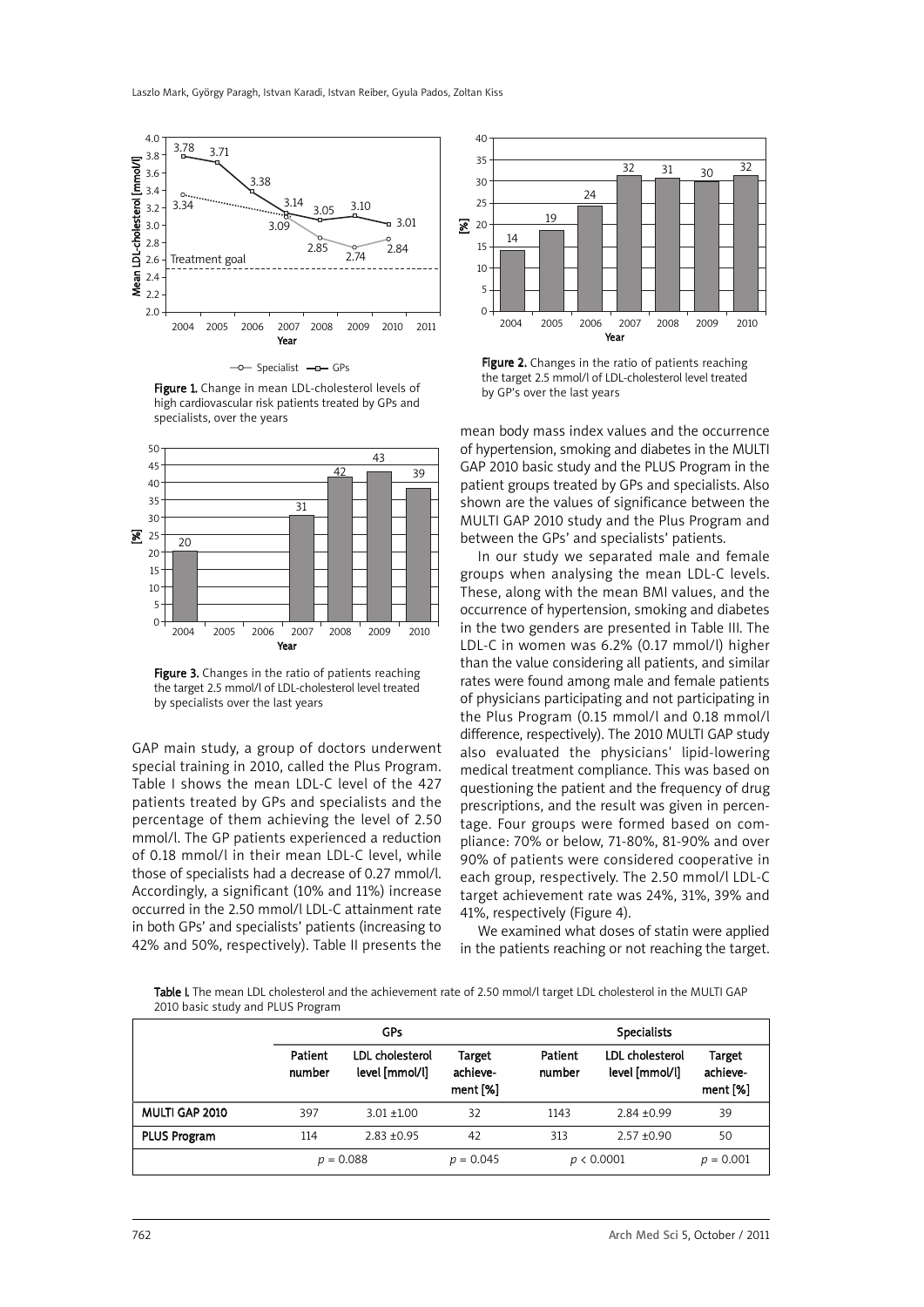Table II. The mean body mass index values and the occurrence of hypertension, smoking and diabetes in the MULTI GAP 2010 basic study and PLUS Program in the patient groups treated by GPs and

|                                      | GPs          | Specialists Value of p  |         |
|--------------------------------------|--------------|-------------------------|---------|
| Body mass index [kg/m <sup>2</sup> ] |              |                         |         |
| MULTI GAP 2010                       | $28.8 + 4.9$ | $29.2 + 5.0$            | 0.152   |
| PLUS Program                         | $28.9 + 5.4$ | $29.4 + 4.8$            | 0.399   |
|                                      | $p = 0.763$  | $p = 0.537$             |         |
| Hypertension [%]                     |              |                         |         |
| MULTI GAP 2010                       | 93           | 89                      | 0.038   |
| <b>PLUS Program</b>                  | 82           | 94                      | & 0.001 |
|                                      | $p = 0.001$  | $p = 0.011$             |         |
| Smoking [%]                          |              |                         |         |
| MULTI GAP 2010                       | 28           | 28                      | 0.782   |
| <b>PLUS Program</b>                  | 37           | 31                      | 0.228   |
|                                      |              | $p = 0.060$ $p = 0.439$ |         |
| Diabetes mellitus [%]                |              |                         |         |
| MULTI GAP 2010                       | 39           | 52                      | & 0.001 |
| <b>PLUS Program</b>                  | 30           | 43                      | 0.011   |
|                                      | $p = 0.089$  | $p = 0.009$             |         |

Table III. The distribution of LDL cholesterol level, body mass index and the occurrence of hypertension, smoking and diabetes according to gender

| r rogram in the patient groups treated by Gr 3 and<br>specialists |              |                         |                        |                                                 | Men            | Women           | Value of p |
|-------------------------------------------------------------------|--------------|-------------------------|------------------------|-------------------------------------------------|----------------|-----------------|------------|
|                                                                   | <b>GPs</b>   |                         | Specialists Value of p | LDL cholesterol level [mmol/l, mean ± SD]       |                |                 |            |
| dy mass index [kg/m <sup>2</sup> ]                                |              | Total                   | $2.76 \pm 0.95$        | $2.93 + 1.02$                                   | 0.001          |                 |            |
| <b>MULTI GAP 2010</b>                                             | $28.8 + 4.9$ | $29.2 + 5.0$            | 0.152                  | MULTI GAP 2010 2.81 ±0.96                       |                | $2.99 \pm 1.03$ | 0.001      |
| PLUS Program                                                      | $28.9 + 5.4$ | $29.4 \pm 4.8$          | 0.399                  | PLUS Program                                    | $2.58 + 0.89$  | $2.73 + 0.96$   | 0.091      |
|                                                                   | $p = 0.763$  | $p = 0.537$             |                        | Body mass index [kg/m <sup>2</sup> , mean ± SD] |                |                 |            |
| pertension [%]                                                    |              |                         |                        | Total                                           | $29.2 + 4.8$   | $28.9 + 5.2$    | 0.227      |
| <b>MULTI GAP 2010</b>                                             | 93           | 89                      | 0.038                  | MULTI GAP 2010                                  | $29.2 \pm 4.8$ | $28.9 + 5.2$    | 0.233      |
| PLUS Program                                                      | 82           | 94                      | < 0.001                | PLUS Program                                    | $29.3 \pm 4.6$ | $29.1 \pm 5.6$  | 0.753      |
|                                                                   | $p = 0.001$  | $p = 0.011$             |                        | Hypertension [%]                                |                |                 |            |
| n <b>oking [%]</b>                                                |              |                         |                        | Total                                           | 90             | 91              | 0.372      |
| <b>MULTI GAP 2010</b>                                             | 28           | 28                      | 0.782                  | MULTI GAP 2010                                  | 90             | 91              | 0.517      |
| PLUS Program                                                      | 37           | 31                      | 0.228                  | PLUS Program                                    | 90             | 92              | 0.482      |
|                                                                   |              | $p = 0.060$ $p = 0.439$ |                        | Smoking [%]                                     |                |                 |            |
| abetes mellitus [%]                                               |              | Total                   | 36                     | 20                                              | < 0.001        |                 |            |
| <b>MULTI GAP 2010</b>                                             | 39           | 52                      | < 0.001                | MULTI GAP 2010                                  | 35             | 20              | < 0.001    |
| PLUS Program                                                      | 30           | 43                      | 0.011                  | PLUS Program                                    | 40             | 21              | < 0.001    |
|                                                                   | $p = 0.089$  | $p = 0.009$             |                        | Diabetes mellitus [%]                           |                |                 |            |
|                                                                   |              |                         |                        | Total                                           | 48             | 44              | 0.056      |
| compare the efficacy of different statins we                      |              |                         |                        | MULTI GAP 2010                                  | 49             | 47              | 0.405      |
| culated simvastatin equivalent doses [10, 11].                    |              |                         |                        | PLUS Program                                    | 45             | 32              | 0.009      |
|                                                                   |              |                         |                        |                                                 |                |                 |            |

To compare the efficacy of different statins we calculated simvastatin equivalent doses [10, 11]. Those who did not reach the 2.50 mmol/l target level had a daily simvastatin dose of 39.4 mg, while those who achieved the target were on 42.2 mg (non-significant difference,  $p = 0.11$ ). During the treatment the doctors also applied ezetimibe as combination therapy in order to achieve the target in addition to statins. The rate of administration of combination therapy was 10% in the MULTI GAP main study and 22% in the PLUS Program (*p* < 0.001). The application of combination therapy



Figure 4. The relationship between the attainment of 2.5 mmol LDL-cholesterol level and the patients compliance in the MULTI GAP study

significantly helped to achieve the 2.50 mmol/l LDL-C target in both MULTI GAP 2010 and the PLUS Program (*p* < 0.001) (Figure 5).

# Discussion

The results of the INTERHEART study showed that in 90% of cases, well-defined risk factors are responsible for the development of myocardial



Figure 5. The attainment rate of 2.5 mmol/l LDLcholesterol target level in MULTI GAP 2010 study and PLUS Program according to the application of combination therapy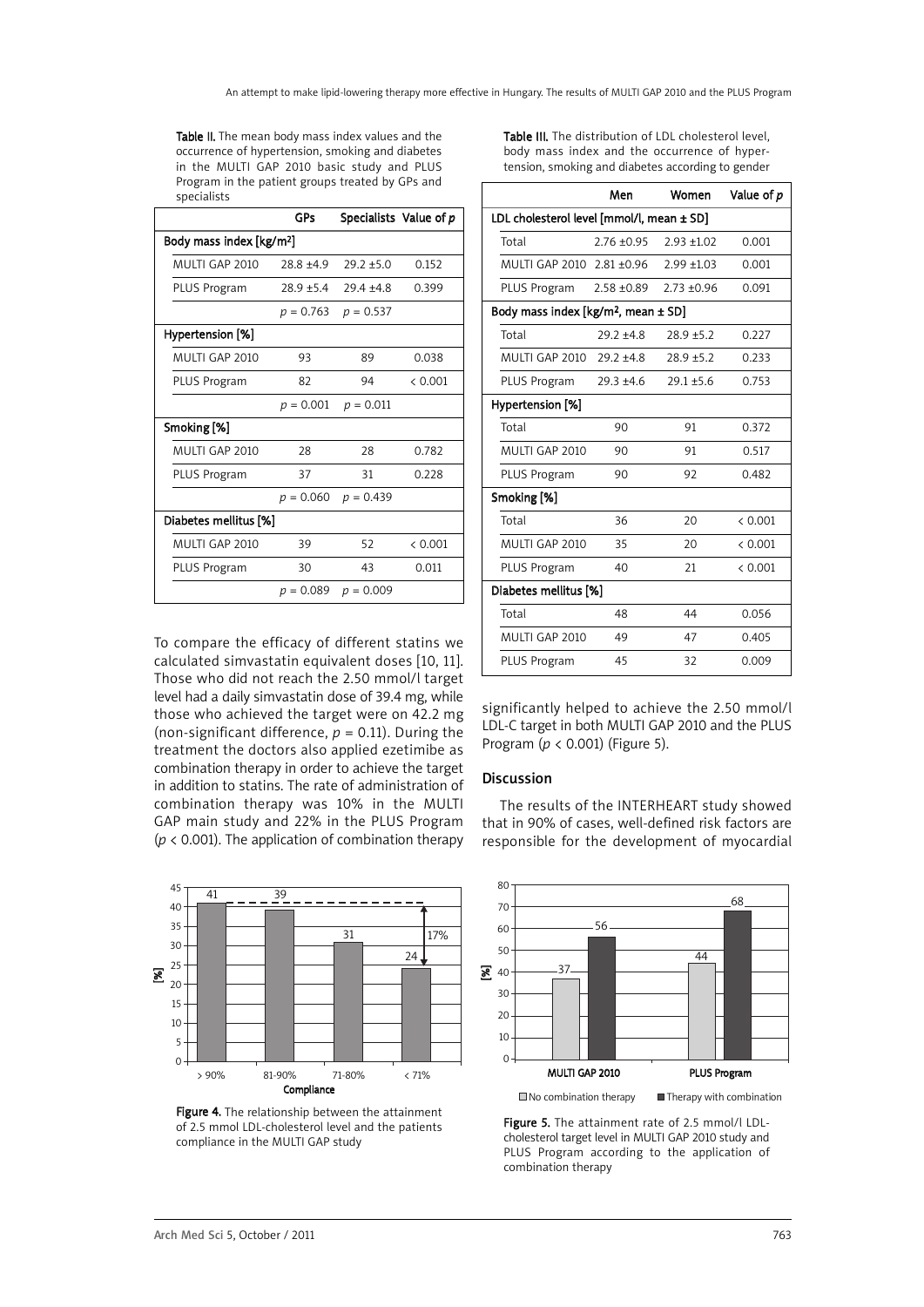infarction [5]. These results give a kind of encouragement to those who are engaged in prevention and to health policy, since they show that CVD is preventable and that a greater role should be given to achieving changes in lifestyle.

The STENO-2 study compares the importance of treatment of 3 major risk factors (hyperlipidaemia, hypertension and diabetes mellitus) in the development of cardiovascular events in type 2 diabetic patients. The 13.3-year follow-up of 80 patients receiving intensive therapy and 80 receiving standard therapy confirmed the primacy of intensive risk factor treatment and of a multifactorial approach [12, 13]. In the study there was a significant difference in attaining target values of the different risk factors. The best ratio was that of cholesterol, followed by hypertension and  $HbA_{1c}$ .

The analysis of Yudkin *et al*., based on results of various intervention and epidemiological studies, compares the number of patients needed to treat for the prevention of one event  $(NNT = number$ needed to treat) with the same risk factors. With 1 mmol/l cholesterol reduction 59.5 patients, with 10/5 mmHg blood pressure reduction 61.8, and with 0.9% reduction in  $HbA_{1c}$  140.3 patients have to be treated for 5 years to prevent one fatal or non-fatal heart attack or sudden cardiac death [14]. The STENO-2 study and Yudkin's meta-analysis demonstrate that the incidence of cardiovascular events can be influenced the best by reducing the cholesterol level; this is the activity in which the target levels would be the easiest to attain.

The key element in the prevention guidelines is the adequate reduction of lipids in stable and unstable ischaemic conditions [15]. The last 1.5-2 decades have resulted in the appreciation of lipidlowering therapy in the developed countries and this, with some delay, arrived in Hungary as well. The EUROASPIRE studies also showed that in patients suffering from CHD the treatment of all risk factors improved, but the changes in lipid goal achievements were extremely good [16, 17].

The extent of the lipid-lowering therapy is determined by the goal values depending on the risk categories. In its spreading in Hungary the consensus conference held every 2 years has had notable achievements which help to keep the topic of prevention before the public eye. Moreover, the results of conferences are constant subjects of continuous medical education, and publications about the consensus are constant themes in the medical journals. Currently the recommendations of the 4<sup>th</sup> Hungarian Cardiovascular Consensus Conference are considered as standards in cardiovascular prevention [9].

The publication of outstanding results of the clinical studies performed with statins also contributes to applying more frequently the representatives of this class of drugs in Hungary as well. Data of systematic surveys of recent years show that the LDL-C attainment rate in patients with high cardiovascular risk is continuously increasing. The increased activity of pharmaceutical companies also played an important role in this, on one hand by promoting and propagating the principles of prevention and the results of consensus conferences, and on the other hand by presenting lipid-lowering drugs, including generic statins, at low prices to the colleagues. It has been proved that lipid-level reduction plays a considerable role in the improvement of cardiovascular mortality in Hungary [18] but due to the absence of accurate data its extent cannot be given. The increasing use of combination therapy also contributes to these positive results. In the MULTI GAP 2010 study the application rate of combination treatment was 10%. However, it should be noted that in patients of doctors properly educated by the PLUS Program the administration of combination therapy was more frequent (22%), which resulted in a significantly greater LDL-C target attainment (Figure 5).

Results of MULTI GAP 2010 taking into account also the trends of previous years show that the upward trend has been broken; the significant improvement observed initially each year is now hardly noticeable. Li *et al.* in the population-wide representative National Health and Nutrition Examination Survey conducted in the U.S. with a large number of individuals between 1999 and 2006 found a decrease of the LDL-C levels in men from 3.25 ±0.03 to 3.02 ±0.02, and that in women from 3.11 ±0.03 to 2.98 ±0.03 mmol/l (*p* < 0.001) [19]. In Hungary, the observed decrease during the same period (0.77 mmol/l for GPs, 0.50 mmol/l for specialists) was significantly higher, but it should not be forgotten that the latter record came from high-risk patients treated by lipid-lowering drugs, and yet it is noteworthy that the U.S. average LDL-C level is essentially similar to that of high-risk, treated patients of Hungary. Farzadfar *et al.*, analysing global trends, found (not in high cardiovascular risk patients) in higher-income countries (Western Europe, North America and Australia) a 0.2 mmol/l decrease, and in Eastern and Central Europe a 0.2 mmol/l decrease in LDL-C level during a decade [20].

A favourable change in the frequency of risk factors causes a significant reduction in cardiovascular mortality [21]. According to the results of the LTAP study, the achievement rate of LDL-C target levels rose in 9 countries on average from 18% to 67% in 10 years [22]. The Hungarian trends are improving as well, but the results are less favourable in international comparative terms [15, 23, 24].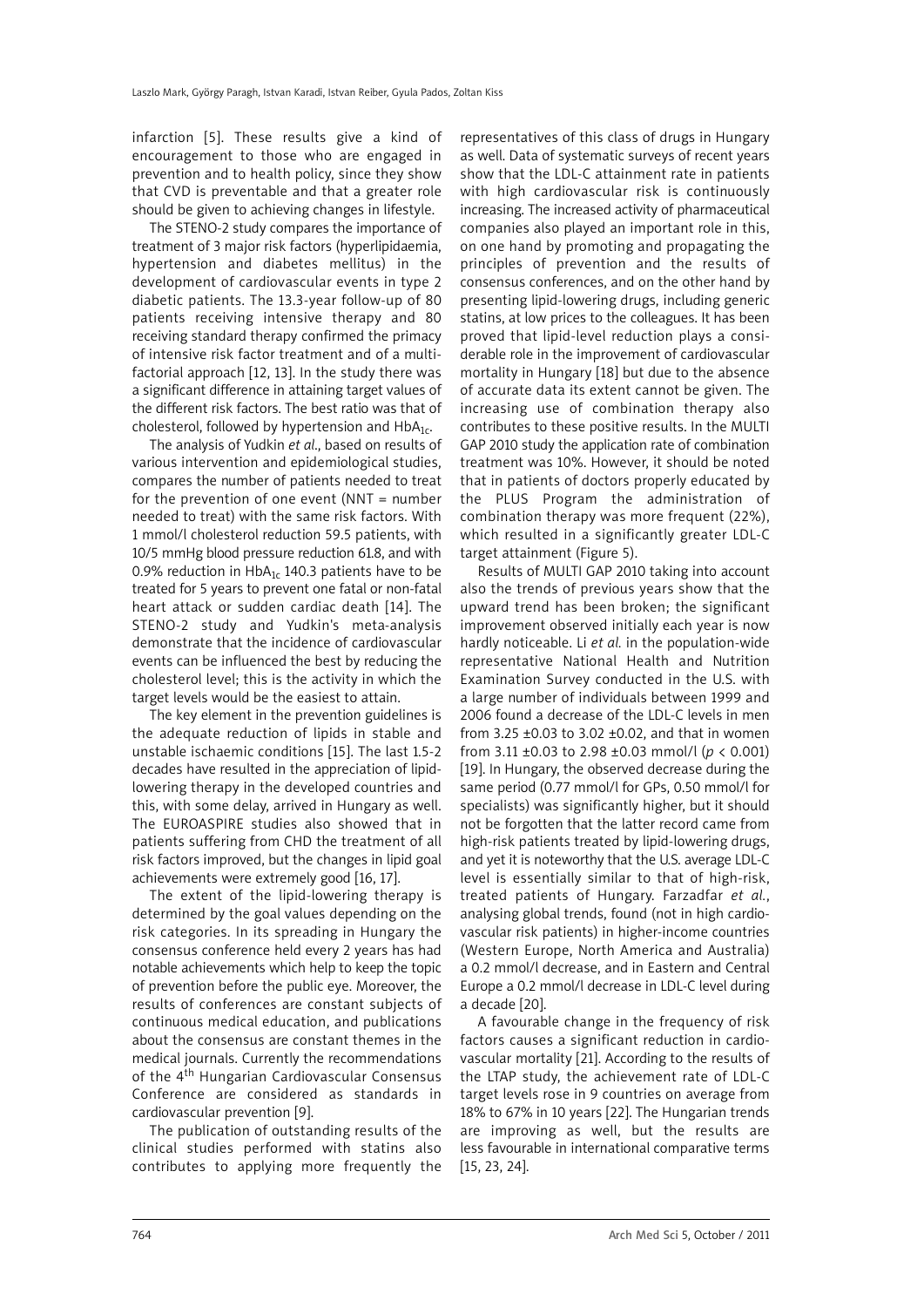In 2010, besides MULTI GAP, the standard quality measurement of lipid-lowering therapy, a new trial was carried out in which a smaller group of doctors received a special education named the Plus Program. The results proved that education of GPs and specialists can boost further improvement of reaching the target level, i.e. a better knowledge of principles and practices of prevention, and application of the lipid-lowering computer program results in the improvement of treatment. The importance of education is also emphasized in the publication of Katsiki *et al.* [25].

It is well known that women have less favourable indicators of cardiovascular prevention [26]. Lipid lowering and achieving the targets in Hungary seem to be no exception. Women's LDL-C level was higher by 6.2%, 0.17 mmol/l. The trend was similar among male and female patients of the PLUS Program (0.15 mmol/l is not a statistically significant difference due to the small sample size), which means that a better understanding of the principles of prevention itself does not lead to more favourable rates. Perhaps the indicators would improve if the training drew more attention to careful treatment of women.

The administration of ezetimibe results in a lower LDL cholesterol level [27]. Our results demonstrate that the frequent use of combination therapy helps to achieve the target levels (Figure 5). In patients reaching the target values, higher statin doses were applied (undoubtedly, the difference was not statistically significant).

The effectiveness of drug therapy largely depends on the therapeutic cooperation of the patients [28]. The meta-analysis of Simpson *et al.* found a correlation between therapeutic adherence and the occurrence of clinical events, including deaths [29]. Rasmussen *et al.* studied the relationship of long-term survival and evidence-based pharmacotherapy in post-infarction patients. More than 31 thousand patients were followed and it was concluded that good adherence to statins also led to a reduction in mortality [30]. In our study, we found a linear correlation between the patients' cooperation in compliance of drug taking and achievement of the LDL-C target value (Figure 4). Between the good and bad compliance group there was a 17% difference in the target level attainment rate, which in the long term would evidently cause a difference in the occurrence of clinical events.

Overall, the 2010 MULTI GAP study showed that the improvement of quality of lipid-lowering therapy in Hungary came to a stop. The results of the PLUS Program suggest that the continuous training of doctors is the key to further improvement. This training must draw attention to women's increased risk and the need for their more careful treatment. Achievement of target values is favourably

influenced by improved patient compliance. Each consultation between doctor and patient should draw the patient's attention to the fact that the effectiveness of lipid-lowering therapy will deliver the expected anti-atherosclerotic results and lowering effect on cardiovascular events only if medication compliance is appropriate. Stricter follow-up of patients also improves the therapeutic collaboration. Every lipid-level control should include a revision of the therapy. Our study also confirmed that by applying higher doses of statins together with combination treatment a greater lipid-lowering effect and better target level attainment could be achieved.

## Acknowledgments

The various studies analysed in this paper were conducted by Dendrite Ltd, Hungary. All authors had full access to all the data in the study, take responsibility for the integrity of the data and the accuracy of the data analyses, and agreed to the manuscript as written. The authors have given talks, attended conferences and participated in other trials or advisory boards sponsored by various pharmaceutical companies. This material was written independently, and no company or institution supported the authors financially. No professional writer was involved.

#### References

- 1. World Health Report, WHO 2002 (http://www.who.int/ whr/2002/en/).
- 2. Heart Health Charter. http://www.heartcharter.eu.
- 3. Rydén L, Martin J, Volqvartz S. The European Heart Health Charter: towards a healthier Europe. Eur J Cardiovasc Prev Rehabil 2007; 14: 355-6.
- 4. Atella V, Brady A, Catapano AL et al. Bridging science and health policy in cardiovascular disease: focus on lipid management: A Report from a Session held during the 7th International Symposium on Multiple Risk Factors in Cardiovascular Diseases: Prevention and Intervention-Health Policy, in Venice, Italy, on 25 October, 2008. Atheroscler Suppl 2009; 10: 3-21.
- 5. Yusuf S, Hawken S, Ounpuu S et al.; INTERHEART Study Investigators. Effect of potentially modifiable risk factors associated with myocardial infarction in 52 countries (the INTERHEART study): case-control study. Lancet 2004; 364: 937-52.
- 6. Mark L. Paragh Gy, Karadi I, Reiber I, Pados Gy. Changes in attainment of lipid goals by general practitioners and specialists in patients at high cardiovascular risk in Hungary during 2004-2008. Arch Med Sci 2010; 6: 695-700.
- 7. Reiber I, Paragh Gy, Márk L. Status report from the abyss – the results from the Hungarian MULTI GAP 2009. Metabolizmus 2010; 8: 137-42.
- 8. Reiber I, Paragh GY, Márk L, Pados Gy. Becoming more focused therapeutic lipid patterns: results from the Hungarian MULTI GAP. Orv Hetil 2011; 152: 822-7.
- 9. The IV. Hungarian Cardiovascular Consensus Conference. Metabolizmus 2010; 8 Suppl A: 2-96.